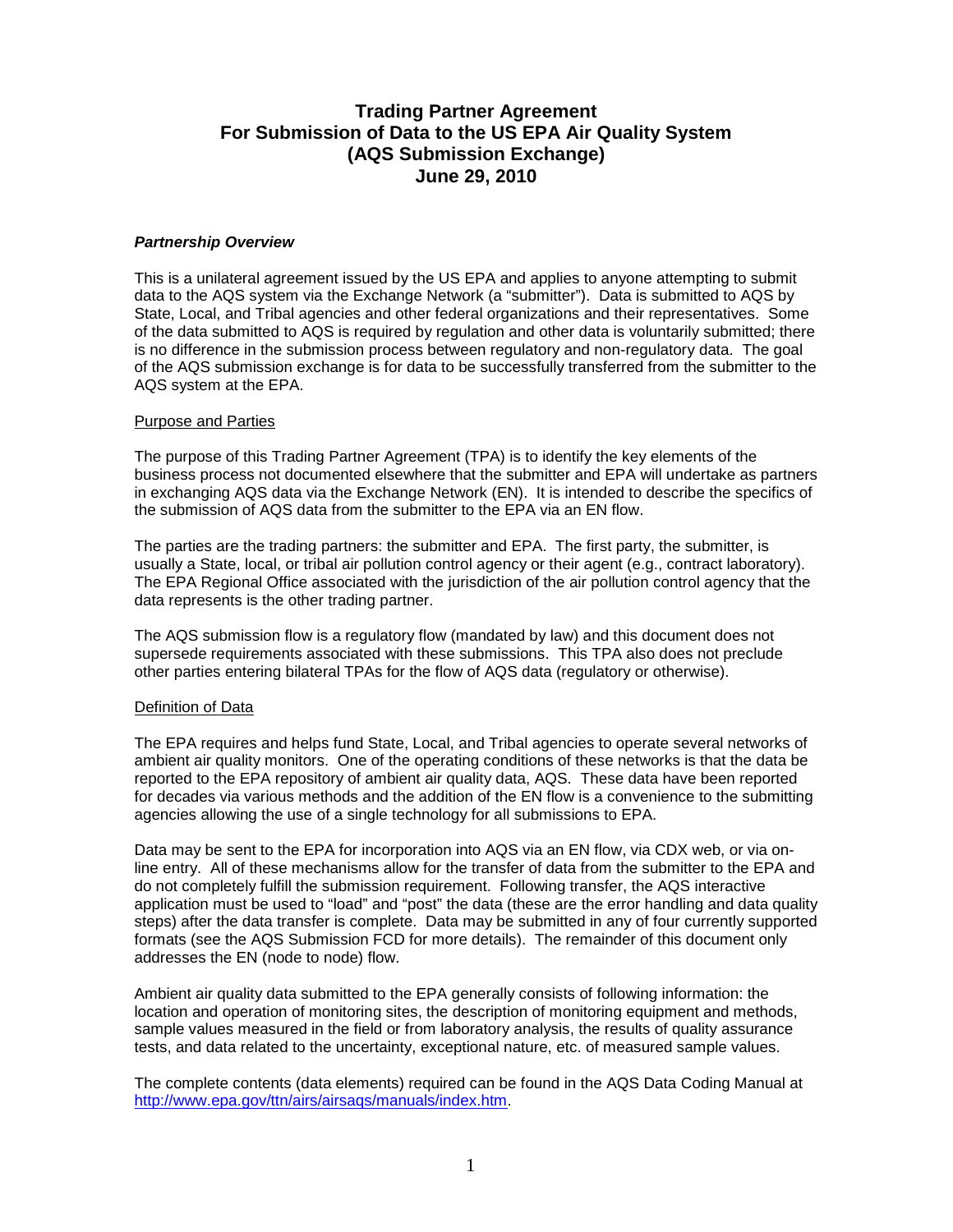The latest XML format, DET, and FCD can be found at the EN AQS web page: [http://www.exchangenetwork.net/exchanges/air/aqs.htm.](http://www.exchangenetwork.net/exchanges/air/aqs.htm)

The currently posted reference documents shall be used for settling transmission and versioning issues arising between trading partners related to the exchange.

# *Definitions of Roles and Responsibilities*

It is generally the responsibility of the submitter to submit all required data by the reporting deadlines (described in 40 CFR Part 58). Submit means perform the data transfer (via the EN) and then process the data through AQS using the interactive application (e.g., the load, quality assurance, and post functions). It is generally the responsibility of the EPA to make the AQS node and application available to receive and process the data.

# Dispute Resolution

Parties shall make a good faith effort to resolve any data exchange issues in a timely fashion.

# Exchange Mechanism

AQS data is transferred from the submitter to the EPA using the EN submit method. (The data is "pushed" from the State, Locality, or Tribe to the EPA.) The preferred method of exchange is via an EN node-to-node transfer. Details of message structure and process flow are given in the AQS Submission FCD. The data flow is one-way from the submitter to the EPA with a receipt and status messages returned by CDX to the submitting node on request.

All data loaded into AQS must be loaded by a registered user with the appropriate authority. Thus the EN user making the submission (usually a node or node administrator) must have their EN ID associated with the AQS user ID of the person who will be processing the data after the transfer is complete. This association can be made by calling the EN help desk at 888-890-1995.

# Exchange Schedule

The reporting deadline for AQS is generally that all data collected during one calendar quarter must be reported by the end of the following calendar quarter (there are exceptions / extensions to this deadline for certain types of data). However, data may be submitted at any time prior to the applicable deadline and in any volume. That is, smaller, more frequent submissions may be made.

AQS is operational continuously with the exception of a regularly scheduled maintenance window each Sunday night from 5:00 pm to midnight eastern time. AQS and CDX sometimes have periodically scheduled maintenance on Saturday mornings, or other times if necessary. AQS users are sent email notifications when periodically scheduled maintenance is planned. There are also unscheduled outages when EPA is not able to receive data. For the status of CDX, the helpdesk may be contacted at 888-890-1995. For the status of AQS, the helpdesk may be contacted at 866- 411-4372.

# Exchange Failure

An exchange failure means the data did not make it from the submitting node to the EPA AQS node. This may be the result of a communications failure between the Agency and AQS, or of the payload not passing XML schema validation performed at CDX.

If you encounter a communications failure, you may want to attempt the exchange again to ensure there was not a transient issue. You should notify the CDX EN helpdesk (888-890-1995) of persistent communication failures.

If you encounter an XML schema validation error, you should review the error log and make the commensurate changes to the XML file (or generator).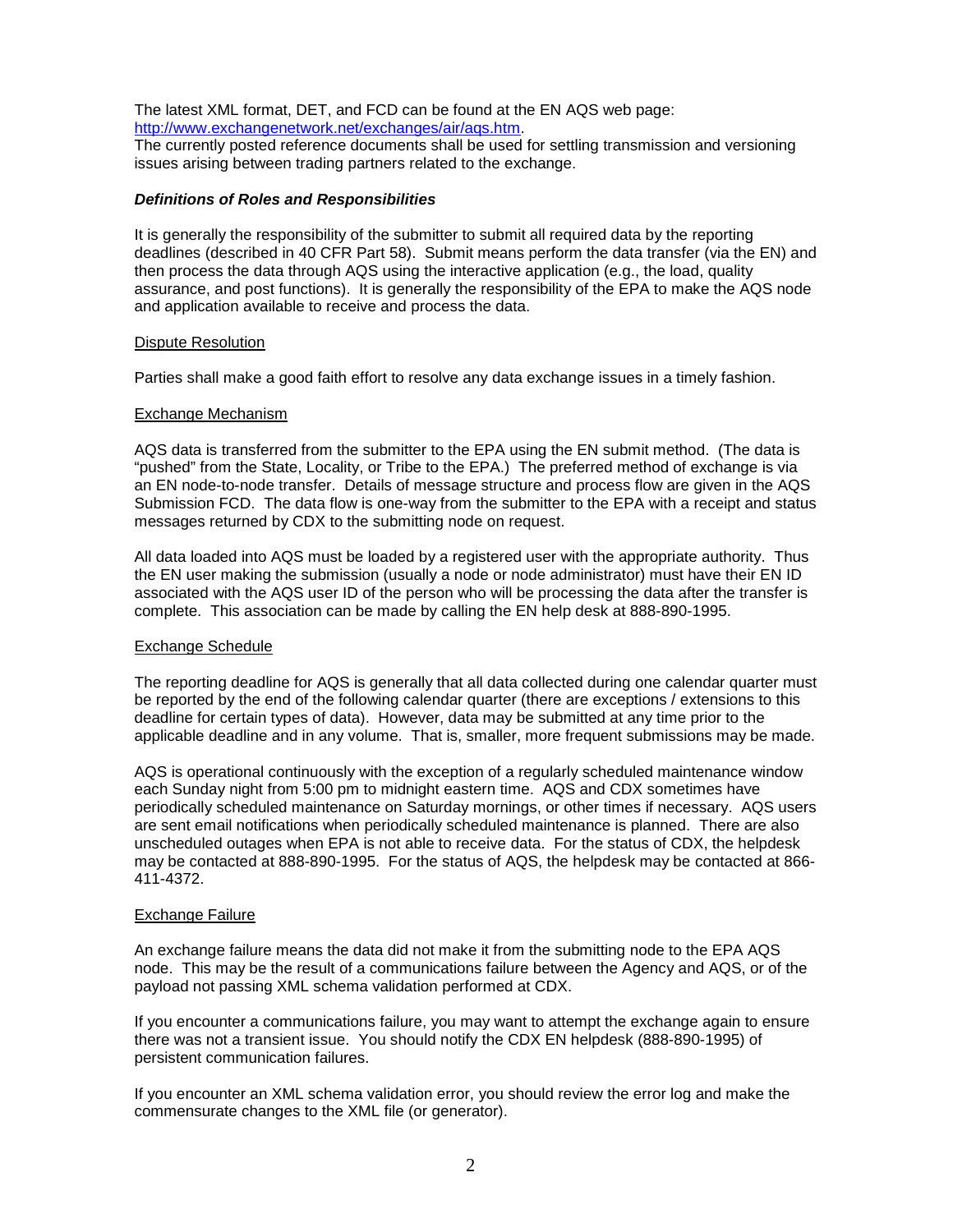The inability to load data into AQS after the data transfer is complete can result from an application failure or a data quality failure, but is not an exchange failure. An exchange failure does not relieve the submitter from any reporting deadlines.

#### Record Retention

AQS submission files are archived at CDX until loaded into AQS or for 8 days, whichever is longer. They are immediately discarded from AQS local storage once their contents are loaded into the database. Since AQS allows both the entry of data via the on-line application and the processing of data in a different order than it was transferred by the EN flow, the concept of a "submission of record" does not apply. The data that is at production status within AQS is the official record and is stored permanently by EPA.

#### *Data Stewardship*

#### Data Ownership

Data submitted to AQS is always "owned" by the submitter. That is, EPA never unilaterally changes the submitted data. However, EPA will derive data from the submitted data and store it alongside the submitted data in the AQS database. Derived data include summaries, aggregates, and inferred concentrations of substances not submitted. EPA may also occasionally change metadata about the geographic locations of sites to keep them current. All data in AQS is available to any requesting party as soon as it is posted to production status (after the submission and quality assurance steps).

#### Use and Distribution of Data

AQS is the primary source of air quality data for the EPA and our partners and is used for assessing regulatory status, efficacy of control strategies, trends in air quality, and determining the health impact of ambient air on populations.

All data in AQS is public; that is, available to any requestor. Much of the data is pulled from AQS by other EPA and external systems and organizations and may be analyzed, presented, or redisseminated by them.

#### Data Elements, Content, Coverage, and Quality

AQS is a mature system and has been receiving data for more than 30 years in different incarnations. The adaptation of the EN as a data exchange / transfer mechanism is a relatively minor evolution that does not impact the AQS business rules or data elements, content, or coverage. Recall that the EN flow is simply a mechanism to transfer data from the submitter to EPA and does not completely fulfill the submission requirement. The AQS interactive application must be used to "load" and "post" the data after the transfer is complete. The data content is described at the following sources:

The regulation covering data collection and reporting requirements is 40 CFR Part 58.

AQS submission file contents and business rules are described in the AQS Data Coding Manual at [http://www.epa.gov/ttn/airs/airsaqs/manuals/manuals.htm.](http://www.epa.gov/ttn/airs/airsaqs/manuals/manuals.htm)

The XML schema and the DET (data exchange template), which maps the XML tag names to the data element names in the AQS Data Coding Manual, can be found at the EN AQS web page: [http://www.exchangenetwork.net/exchanges/air/aqs.htm.](http://www.exchangenetwork.net/exchanges/air/aqs.htm)